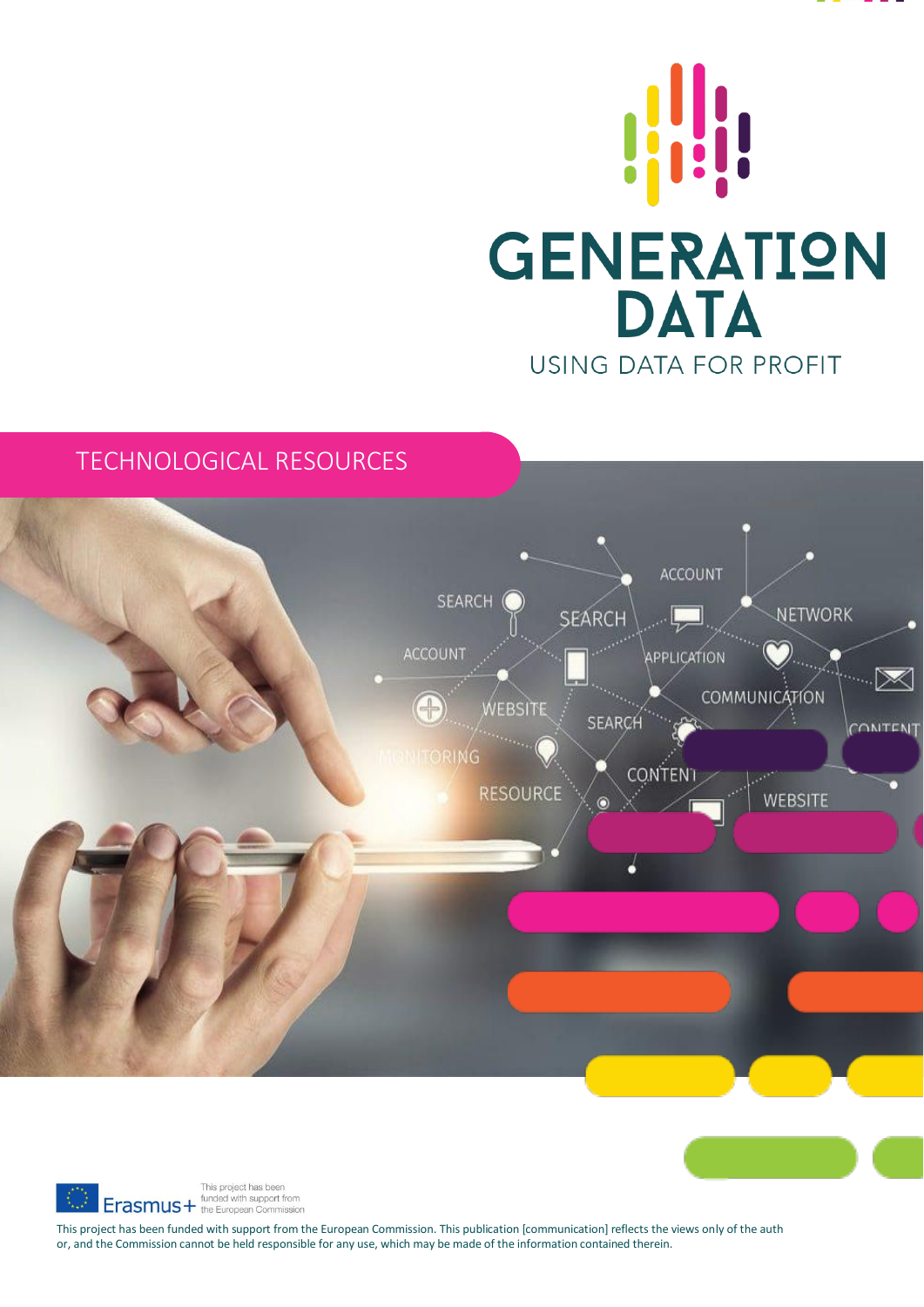

# **START WITH A STORY**

No story this time - just a picture!

- It is not enough to have a lot of data; companies are pressed to make the rights investments in the right infrastructure. But when there are hundreds of big data tools and services, it can be bewildering! Where do you start?
- It is challenging for small and large companies alike, but the risks are larger for small companies as their budget is more restricted and they have less access to specialist knowledge.
- Most business spend four to six percent of their budgets on IT [\(https://blog.techvera.com/company-it-spend\)](https://blog.techvera.com/company-it-spend). Especially for small businesses, this doesn't leave a lot of room for mistakes.

# **EXPOSITION**

## **1. UNDERSTANDING DATA ARCHITECTURE**

- Data architecture refers to both the conceptual design and the physical infrastructure of the systems we use to collect, store, manage and use data.
- Sometimes we draw a distinction between data architecture and information architecture. Simply put, data refers to raw, unorganized facts. Think of data as bundles of bulk entries gathered and stored without context. Once context has been attributed to the data by stringing two or more pieces together in a meaningful way, it becomes information. Data architecture is the development of programs that interpret and store data. Information architecture refers to the development of programs designed to input, store and analyze meaningful information. (Source: Lebanthal<sup>1</sup>)
- Data architecture is foundational. It looks at incoming data and determines how it's captured, stored and integrated into other platforms. One such platform is likely a piece of information architecture, like a CRM, that uses raw customer data to draw meaningful connections about sales and sales processes. The CRM is the information architecture in this example because it specializes in taking raw data and transforming it into something useful.

## **2. DATA TECHNOLOGIES**

Data tools are complex and heterogeneous. A plan of action for how data should be handled and moved, under what system, must therefore be developed. The goal is to make all current and future data, in any form, available for any application in the organization, in order to reduce complexity and enhance ease of access and leverage use.<sup>2</sup>

# **2.1 ENTRY LEVEL TOOLS**

All businesses, no matter what size, can benefit from competent use of CRMS, website and social analytics and web-based VOIP services.

## **Making the most of your CRM**

1. Make the CRM software easy to use. Find out what each employee or department really wants and what the CRM needs to do, and customize it to fit those needs. Provide CRM training to all employees.

<sup>1</sup> <https://www.bmc.com/blogs/data-architecture-vs-information-architecture/>

<sup>&</sup>lt;sup>2</sup> <https://www.sciencedirect.com/science/article/pii/S014829631630488X>

This project has been funded with support from the European Commission. This publication [communication] reflects the views only of the auth or, and the Commission cannot be held responsible for any use, which may be made of the information contained therein.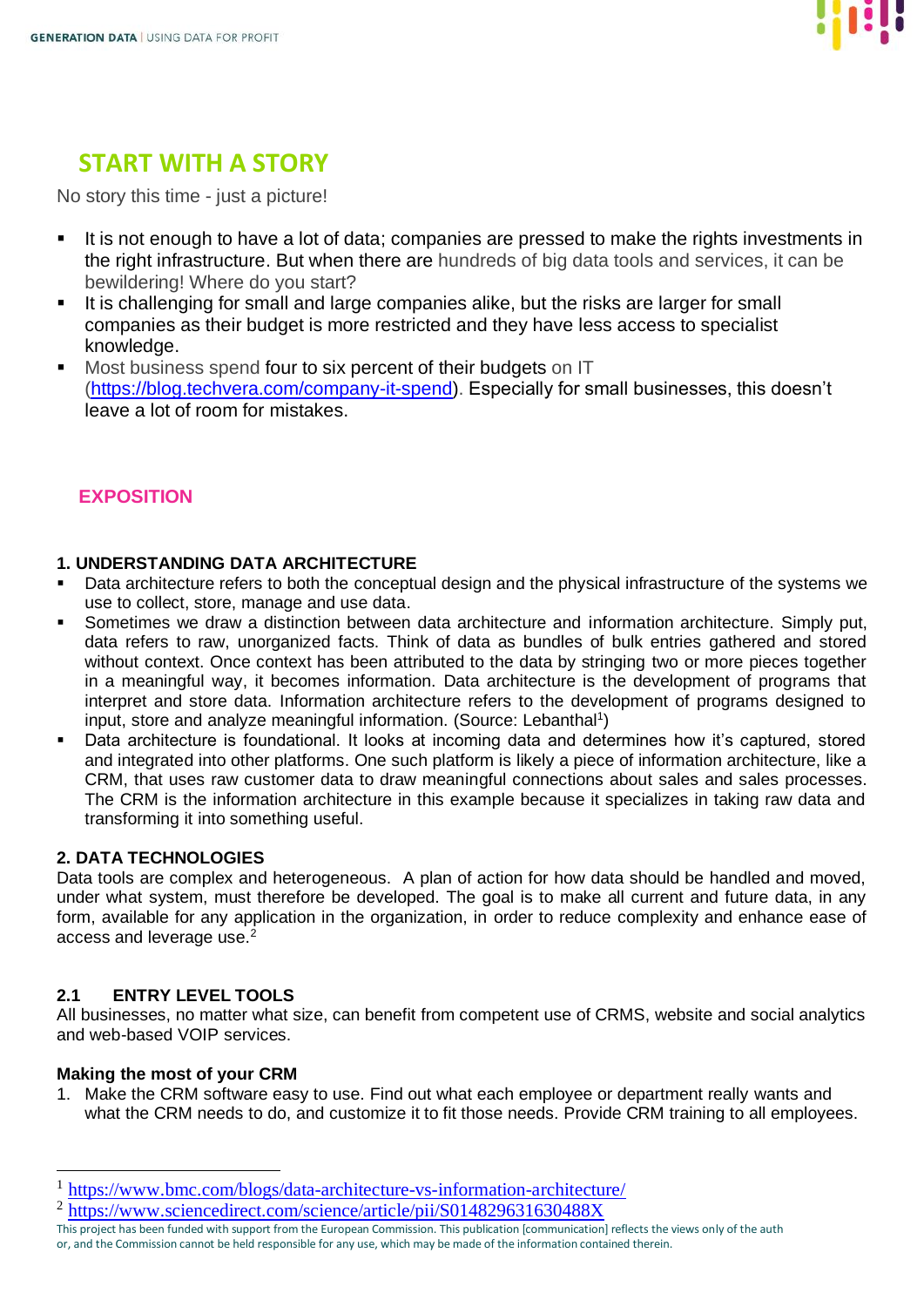

- 2. Integrate as many data sources as possible. Companies should never think of CRM as a standalone system, integrate their CRM with other client-facing or client-informing systems, and especially social media.
- 3. Keep it up to date. CRM systems are only as good as the data housed in them. Have a consistent process for updating and managing customer data
- 4. Start analyzing! Defining the kind of conclusions that you want to get, and work backwards from the expected results to the analyses that will provide those results (or prove otherwise).

### **Website and social analytics**

Google Analytics is a free web analytics service offered by Google that tracks and reports website traffic. It provides in-depth look at your website performance and integrates with all of Google's marketing products: Google Ads, Search Console, and Data Studio.

Even though "web analytics" sounds like a very small area of your digital presence, the implications of Google Analytics are in fact huge. Analysing your website is the best way to give you a holistic view of the effectiveness of all the campaigns you are running to promote your product/services online.

### **VOIP**

Use call tracking analytics to:

- Monitor and manage call flow
- Provide supervisors with real-time opportunities for immediate correction and guidance
- Identify personnel and skills areas that need additional training
- Recognize and promote high-performers
- peech analytics are gaining favor over transcripts as a performance metric due to both the delay involved in transcribing (versus call recordings) and the fact that many nuances, such as inflection, are not adequately addressed

Speech analytics are gaining favor over transcripts as a performance metric due to both the delay involved in transcribing (versus call recordings) and the fact that many nuances, such as inflection, are not adequately addressed

## **Big data tools timeline**

This is just some of the basic tools for data analysis. As for more advanced tools, the array and application of digital tools for working with big data is constantly expanding.

## **2.2 BIG DATA TOOLS**

Rising, Kristensen, Tjerrild-Hansen, 2014<sup>3</sup>, identify three distinct technical categories that forms a pivotal role in creating a low-cost data utilization framework businesses, especially SMEs:

● A scalable cloud network of servers - allowing for developing a small scale operation, that can then be expanded upon.

- A framework for data management, processing and storage, such as Hadoop and MapReduce.
- Analytics software, such as Tableau, SAS, SPSS, etc.

#### **Another way of looking at this is using some of the 5Vs of big data.**

If characteristics of data are Volume, Variety and Velocity, then different tools have grown up to help process data in these ways.

- For addressing VOLUME of data, batch processing is best and Hadoop remains main family of tools - For addressing VARIETY of data, NoSQL databases have developed.

- For addressing the need to process data at VELOCITY, real time analytic programmes have been developed, notably Spark.

<sup>&</sup>lt;sup>3</sup> <https://web.stanford.edu/class/msande238/projects/2014/GainIT.pdf>

This project has been funded with support from the European Commission. This publication [communication] reflects the views only of the auth or, and the Commission cannot be held responsible for any use, which may be made of the information contained therein.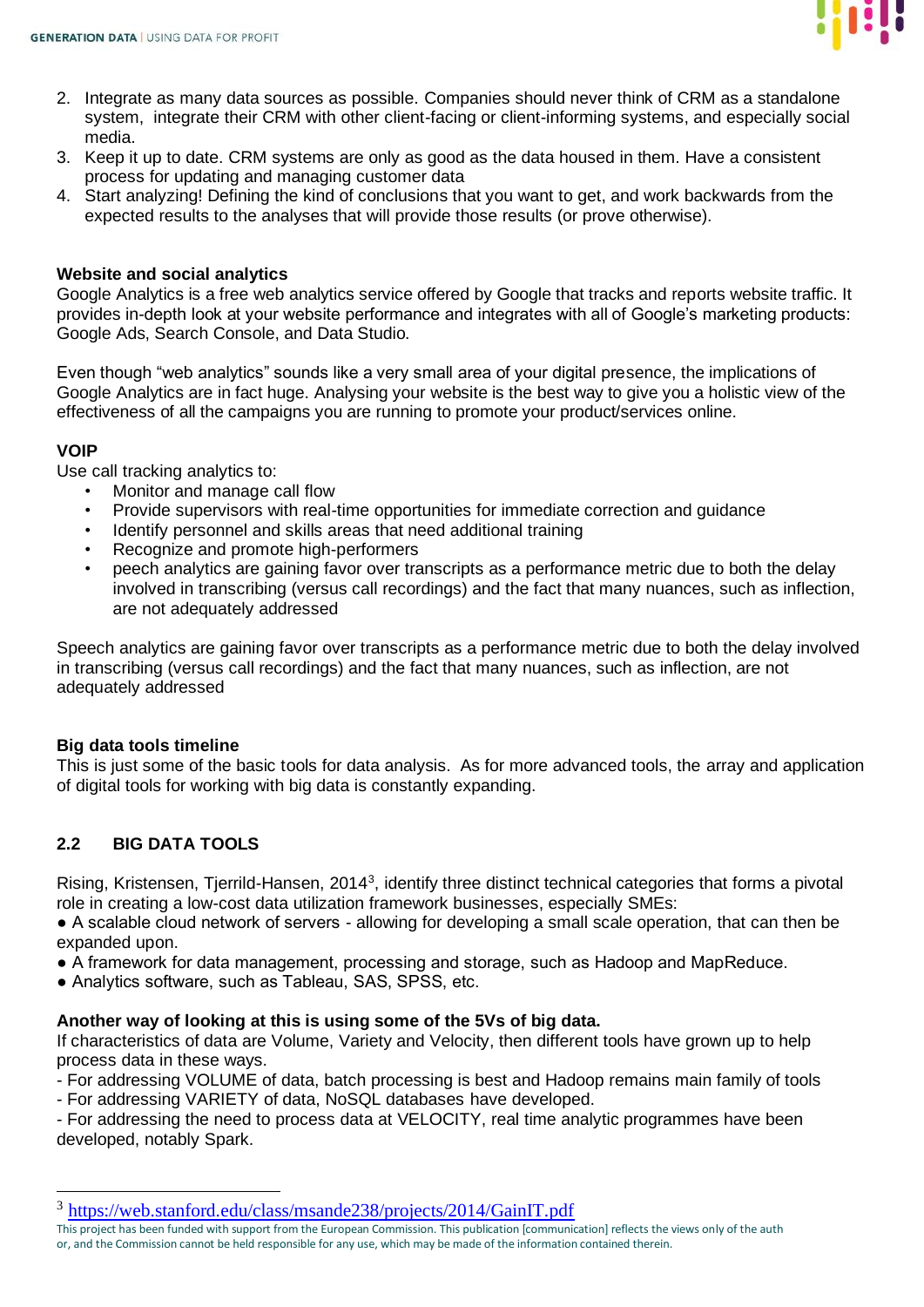

### **3. WORKING IN THE CLOUD**

Whether you are using it to run applications that share photos to millions of mobile users or to support business critical operations, a cloud services platform provides rapid access to flexible and low cost IT resources. With cloud computing, you don't need to make large upfront investments in hardware and spend a lot of time on the heavy lifting of managing that hardware. Instead, you can provision exactly the right type and size of computing resources you need to power your newest idea or operate your IT department. You can access as many resources as you need, almost instantly, and only pay for what you use.

Cloud computing is based on resource pooling: companies serve a large number of customers using multitenancy systems, in which different resources are dynamically allocated and de-allocated according to demand. From the user's end, it is not possible to know where the resource actually resides.

### **3.1 Benefits of working in the cloud**

- **Broad range technology frees up resources**. Cloud services make it easy and fast to access a broad range technology such as compute, storage, databases, analytics, machine learning, and many other services on an as-needed basis. Helps companies focus IT resources on developing applications and transform customer experiences rather than managing infrastructure and data centers.
- **Economical**: Using the cloud allows you to trade capital expense (data centers, physical servers, etc.) for variable expense; you pay only for the service or the space you use.
- Accessible: The cloud allows access across a wide range of platforms and devices making resources more accessible and also more reliable. If the office network goes down, data are backed up to the cloud and still available on a tablet, for example.
- **Scalable:** The cloud's ability to scale up or down means your company doesn't have to hoard data or computing capacity for the rare instances where demand spikes. On-demand scalability is sometimes better expressed as elasticity.
- **Security and risk management** Setting up strategies to overcome cyber attacks, power outages or equipment failure, is difficult, and expensive. Having the data stored in cloud infrastructure will allow your organization to recover from disasters faster

#### **Challenges of working in the cloud**

- **Migration.** Migrating big data to the cloud presents various hurdles which require a concerted effort from managers and IT leaders.
- **Less Direct Control over Data.** Storing data remotely and using a third-party's security and compliance protocols can be a big organizational change and may cause some discomfort. Understand and evaluate the provider's protocols so you know what your roles and obligations are.
- **Network dependency and latency.** The availability of the data is highly reliant on network connection to the internet. The issue of latency (delays) in the cloud environment could come into play given the volume of data that's being transferred, analyzed, and processed at any given time.

#### **3.2 WHO ARE THE PRINCIPAL CLOUD PROVIDERS?**

There are many providers of cloud services for big data but we focus on the big three. Amazon is dominant. In a 2018 report, Synergy Research Group noted that spending on cloud infrastructure services jumped an astounding 51 percent over the prior year's quarter, noting: "AWS worldwide market share has held steady at around 33% for twelve quarters now, even as the market has almost tripled in size." <sup>4</sup>

Datamation's overview states:

**Amazon Web Services** – With a vast tool set that continues to grow exponentially, Amazon's capabilities are unmatched. Yet its cost structure can be confusing, and its singular focus on public cloud rather than hybrid cloud or private cloud means that interoperating with your data center isn't AWS's top priority.

<sup>&</sup>lt;sup>4</sup> <https://www.oryxalign.com/aws-azure-google-a-public-cloud-comparison-report/>

This project has been funded with support from the European Commission. This publication [communication] reflects the views only of the auth or, and the Commission cannot be held responsible for any use, which may be made of the information contained therein.